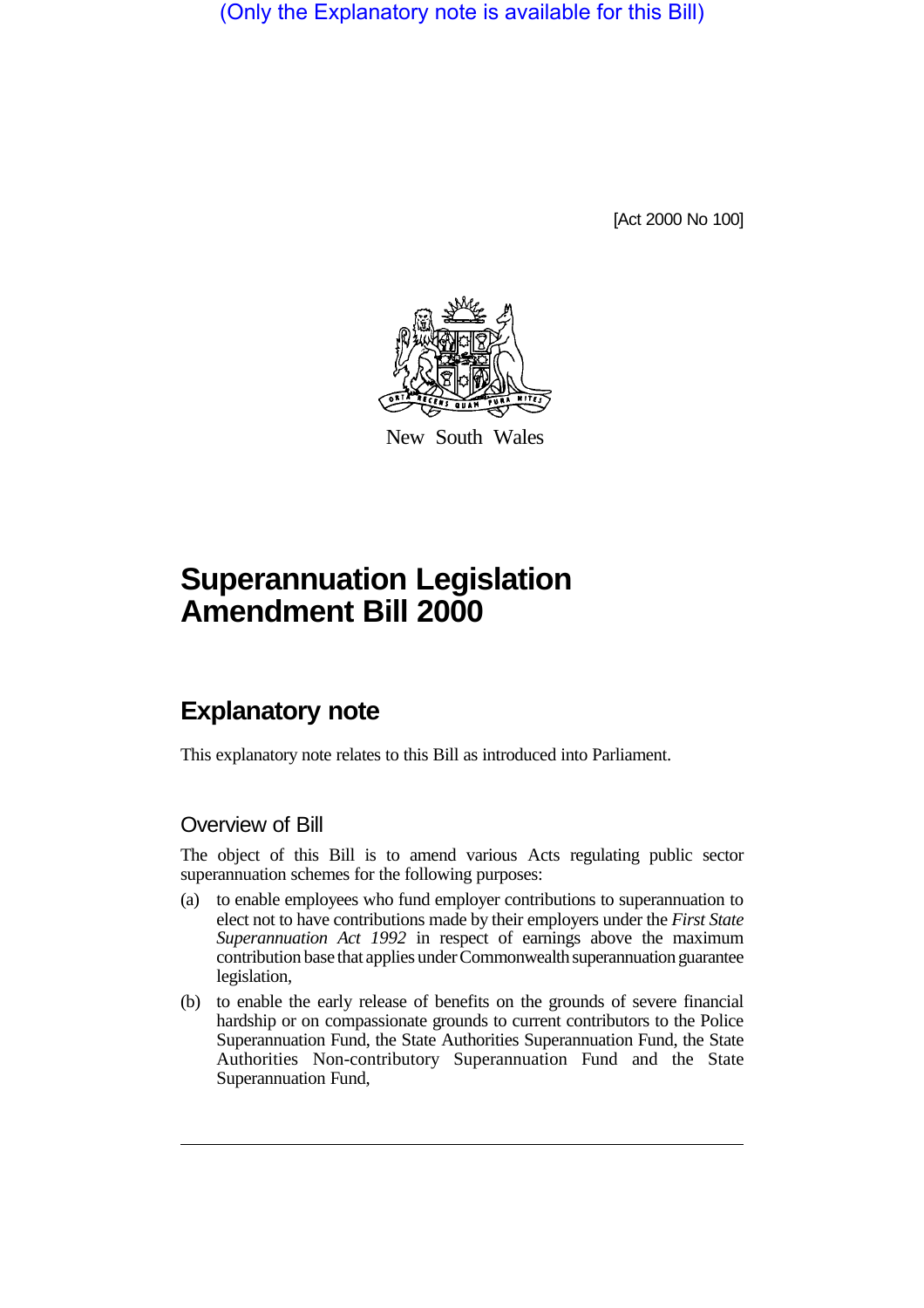Superannuation Legislation Amendment Bill 2000 [Act 2000 No 100]

Explanatory note

- (c) to confer on the SAS Trustee Corporation (*STC*), the trustee of the Police Superannuation Fund, an indemnity if hurt on duty benefits are paid in circumstances where damages may be recovered from another person in respect of the death or injury concerned,
- (d) to enable STC to obtain authorities from recipients of hurt on duty benefits to obtain information from third persons about other payments received by the recipients and to enable STC to directly obtain such information in the case of past recipients,
- (e) to enable STC, on the election of a person entitled to a basic benefit under the *State Authorities Non-contributory Superannuation Act 1987*, to apply the benefit toward payment of a superannuation contributions surcharge,
- (f) to make further provision for the automatic adjustment of certain pensions and superannuation allowances, so that pensions and superannuation allowances will be automatically increased even if there is only a small upward movement in the consumer price index,
- (g) to confer on STC the power to accept late elections, applications and choices under the *Police Regulation (Superannuation) Act 1906*,
- (h) to clarify the power of STC to accept late elections to convert benefits in the Police Superannuation Fund and the State Superannuation Fund and to validate any previous acceptance of a late election to convert benefits,
- (i) to ensure that contributors under the *Superannuation Act 1916* are not disadvantaged by certain changes that were made in 1998 to the way that a withdrawal benefit is calculated under that Act,
- (j) to remove the 6-month waiting period for members who elect to commute their pension under certain provisions of the *Superannuation Act 1916*,
- (k) to make savings and transitional provisions and to enable savings and transitional regulations to be made.

#### Outline of provisions

**Clause 1** sets out the name (also called the short title) of the proposed Act.

**Clause 2** provides for the commencement of the proposed Act.

**Clause 3** is a formal provision giving effect to the amendments to the *First State Superannuation Act 1992* set out in Schedule 1.

**Clause 4** is a formal provision giving effect to the amendments to the *Police Association Employees (Superannuation) Act 1969* set out in Schedule 2.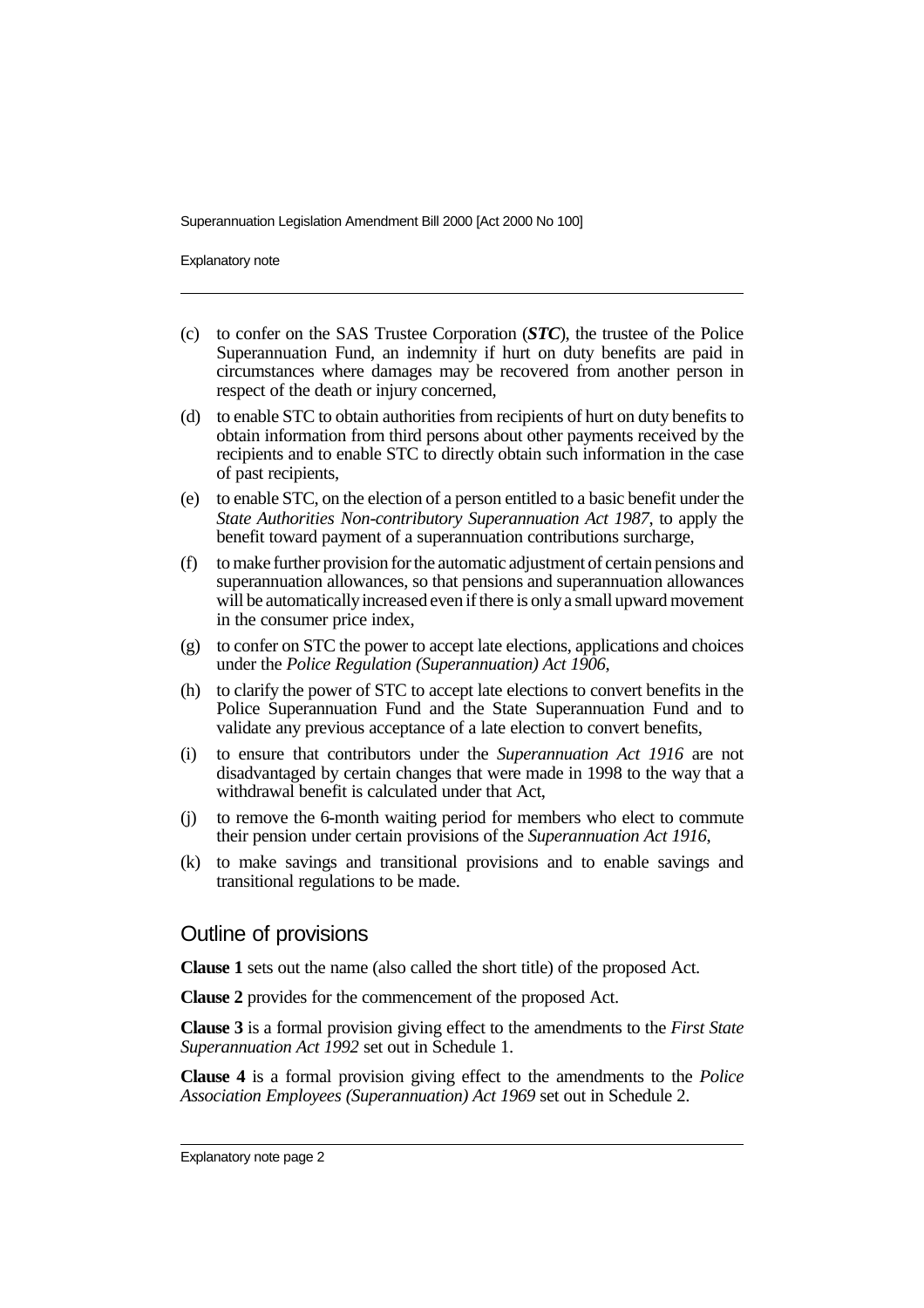Superannuation Legislation Amendment Bill 2000 [Act 2000 No 100]

Explanatory note

**Clause 5** is a formal provision giving effect to the amendments to the *Police Regulation (Superannuation) Act 1906* set out in Schedule 3.

**Clause 6** is a formal provision giving effect to the amendments to the *State Authorities Non-contributory Superannuation Act 1987* set out in Schedule 4.

**Clause 7** is a formal provision giving effect to the amendments to the *State Authorities Superannuation Act 1987* set out in Schedule 5.

**Clause 8** is a formal provision giving effect to the amendments to the *Superannuation Act 1916* set out in Schedule 6.

**Clause 9** makes it clear that the explanatory notes contained in Schedules 1–6 do not form part of the proposed Act.

#### **Schedule 1 Amendment of First State Superannuation Act 1992**

The amendments to the *First State Superannuation Act 1992* are explained in detail in the explanatory notes contained in the Schedule.

#### **Schedule 2 Amendment of Police Association Employees (Superannuation) Act 1969**

The amendments to the *Police Association Employees (Superannuation) Act 1969* are explained in detail in the explanatory notes contained in the Schedule.

#### **Schedule 3 Amendment of Police Regulation (Superannuation) Act 1906**

The amendments to the *Police Regulation (Superannuation) Act 1906* are explained in detail in the explanatory notes contained in the Schedule.

#### **Schedule 4 Amendment of State Authorities Noncontributory Superannuation Act 1987**

The amendments to the *State Authorities Non-contributory Superannuation Act 1987* are explained in detail in the explanatory notes contained in the Schedule.